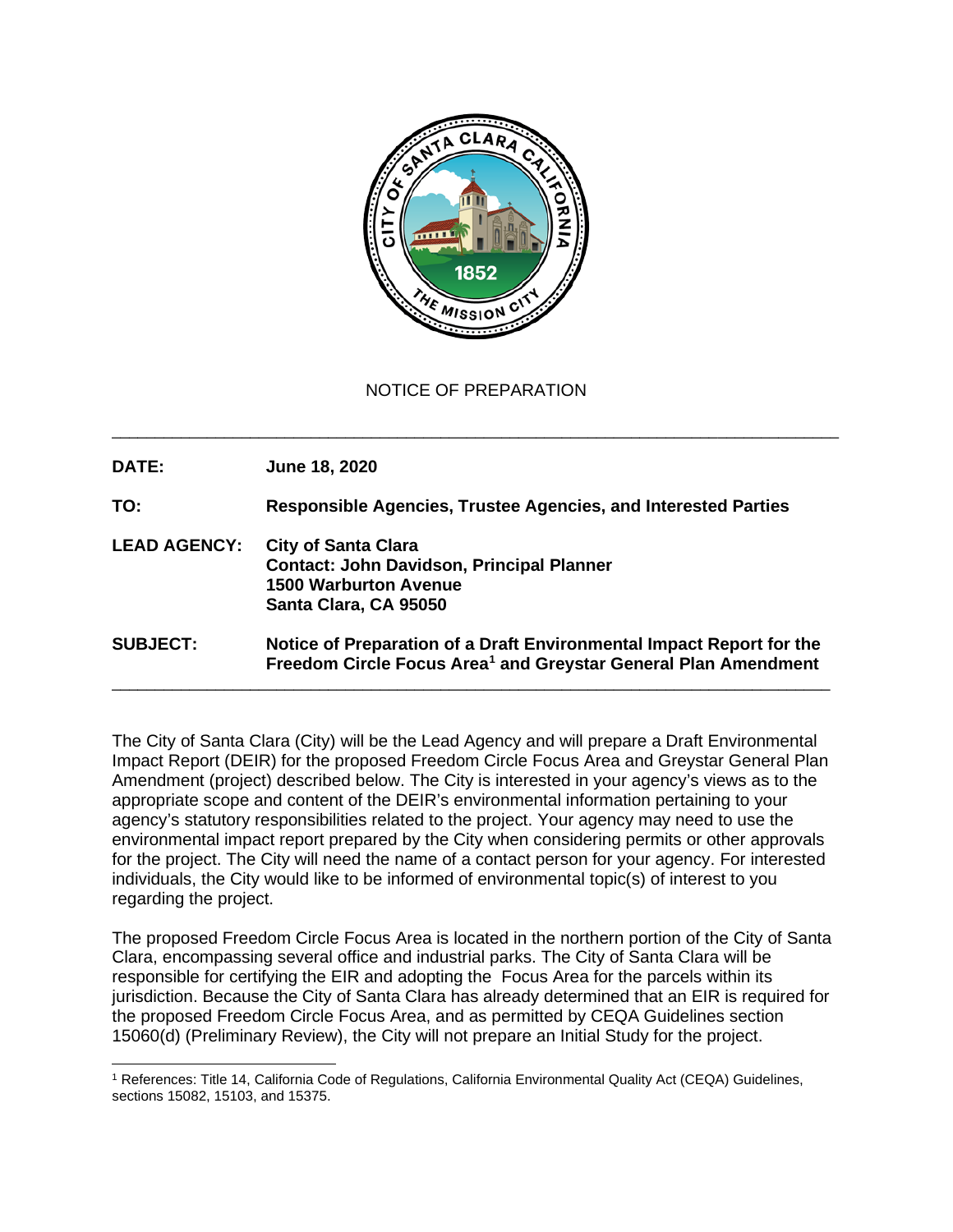The proposed project, its location, and its potential environmental effects are described below. The City of Santa Clara welcomes public input during the Notice of Preparation (NOP) review period. The purpose of the scoping process is to solicit public comment regarding the full spectrum of issues and concerns, including a suitable range of alternatives, and the nature and extent of potential environmental impacts and appropriate mitigation measures that should be addressed in the EIR process.

Due to the time limits mandated by the CEQA Guidelines, your response must be sent *not later than 30 days after your receipt of this notice.* In the event no response or request for additional time is received by the end of the review period, the City may presume that you have no response. Please send your comments to:

> City of Santa Clara Contact: John Davidson, Principal Planner 1500 Warburton Avenue Santa Clara, CA 95050 [JDavidson@santaclaraca.gov](mailto:EKerachian@santaclaraca.gov)

To allow for mailing, receipt, and 30-day review of this NOP, the comment period closes on *July 21, 2020.*

## **Notice of Scoping Meeting:**

Pursuant to CEQA Guidelines section 15082(c) (Notice of Preparation and Determination of Scope of EIR), the City of Santa Clara will conduct a scoping meeting for the purpose of soliciting comments of adjacent cities, responsible agencies, trustee agencies, and interested parties requesting notice as to the appropriate scope and content of the DEIR.

The scoping meeting will include a presentation of the proposed project and a summary of the environmental issues to be analyzed in the DEIR. Following the presentation, interested agencies, organizations, and members of the public will be encouraged to present views concerning what environmental issues should be included in the DEIR. The oral and written comments provided during the scoping meeting will assist the City in scoping the potential environmental effects of the project to be addressed by the DEIR.

The scoping meeting will be held on *July 1, 2020*, from 4:00 to 5:00 p.m., online, here: <https://santaclaraca.zoom.us/j/99786350285>

You may also dial in using this number: **1 669-900-6833, Webinar ID: 997 8635 0285**

John Painton

\_\_\_\_\_\_\_\_\_\_\_\_\_\_\_\_\_\_\_\_\_\_\_\_\_\_\_\_\_\_\_\_\_\_\_\_\_\_ John Davidson Principal Planner Phone (408)615-2450 [JDavidson@santaclaraca.gov](mailto:EKerachian@santaclaraca.gov)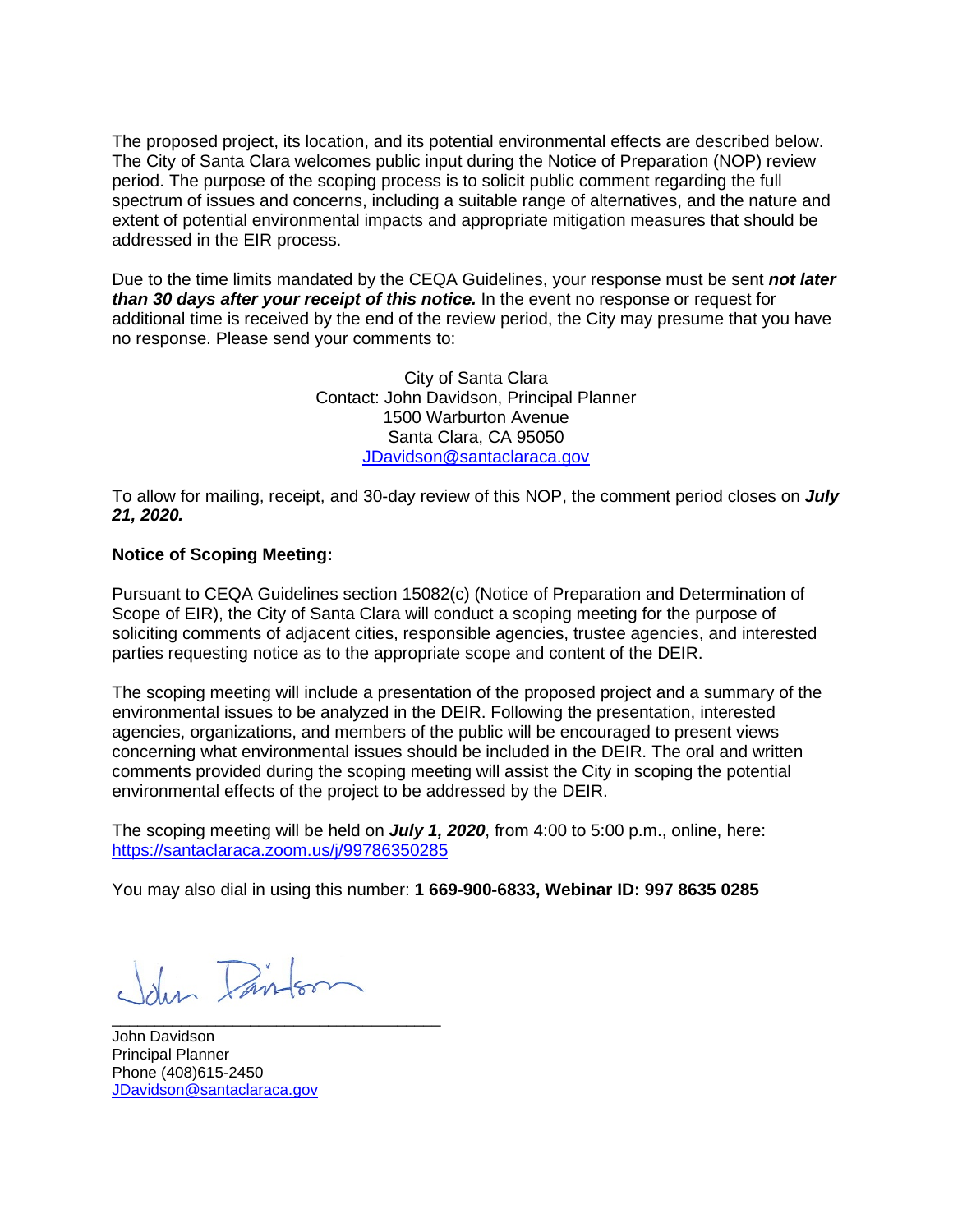**Project Title:** Greystar General Plan Amendment / Freedom Circle Focus Area

**Project Applicant:** City of Santa Clara

**Project Location:** The proposed Freedom Circle Focus Area encompasses approximately 108 gross acres in an employment-rich area of northern Santa Clara, comprising several moderate-intensity office and industrial parks accompanied by surface parking, along with the Santa Clara Marriot hotel. The Plan Area is bounded by San Tomas Aquino Creek to the east, Great America Parkway to the west, Great America Theme Park to the north, and Highway 101 to the south. It is proximate to a range of regional destinations and amenities, including Levi's Stadium, Great America Theme Park, and the Santa Clara Convention Center.

## **Project Description**:

The Notice of Preparation describes the two parts of the Freedom Circle project: preparation of a Focus Area description, to be incorporated into the General Plan; and the Greystar General Plan Amendment. The Focus Area Plan will describe the vision for the Freedom Circle Area as an intensely urban environment, with Great America Parkway and Mission College Boulevard retaining their commercial character. The Focus Area would allow, subject to a future planning study, 2,500 dwelling units beyond those anticipated in the Greystar General Plan Amendment (described below), and 2 million square feet of additional office space beyond that allowed under the current high-intensity office designation.

The Greystar General Plan Amendment proposes to change the General Plan land use designation for the 13.3 acre Greystar site, which is bounded by San Tomas Aquino Creek to the East, Freedom Circle to the West, and Highway 101 to the south from High Intensity Office (maximum Floor Area Ratio of 2.0) to Very High Density Residential (51-100 Dwelling Unit/Acre). Greystar is proposing a total of 1,100 dwelling units in three 7-story buildings, all of which are proposed to be a maximum of 100 feet in height. The proposal also includes a two-acre public park with a connection to the San Tomas Aquino Creek trail, and up to 2,000 square feet of neighborhood-serving retail. The proposal also includes removing existing view easements along the Bayshore Freeway (US 101) and relocating the City of Santa Clara/Great America sign from its current location to the southeastern corner of the property.

## **Required Approvals:**

*City of Santa Clara Discretionary Approvals.* Implementation of the Freedom Circle Focus Area will require, but is not limited to, the following discretionary approvals by the City of Santa Clara:

- Certification of the Final Environmental Impact Report
- Adoption of a Mitigation Monitoring and Reporting Program
- Creation of a Freedom Circle focus area within Phase III of the General Plan
- Creation of a land use plan for the subject area to implement the Focus Area land uses.
- Adoption of General Plan amendments and zoning changes as necessary to ensure consistency between the Freedom Circle Focus Area and the City of Santa Clara 2014 General Plan and current zoning code
- Discretionary review as necessary, including CEQA review, for future individual public and private development proposals in the Plan Area

*Other Government Agency Approvals.* Future individual public and private development proposals in the Plan Area would be expected to also require review or approvals from other jurisdictional agencies, including, but not limited to: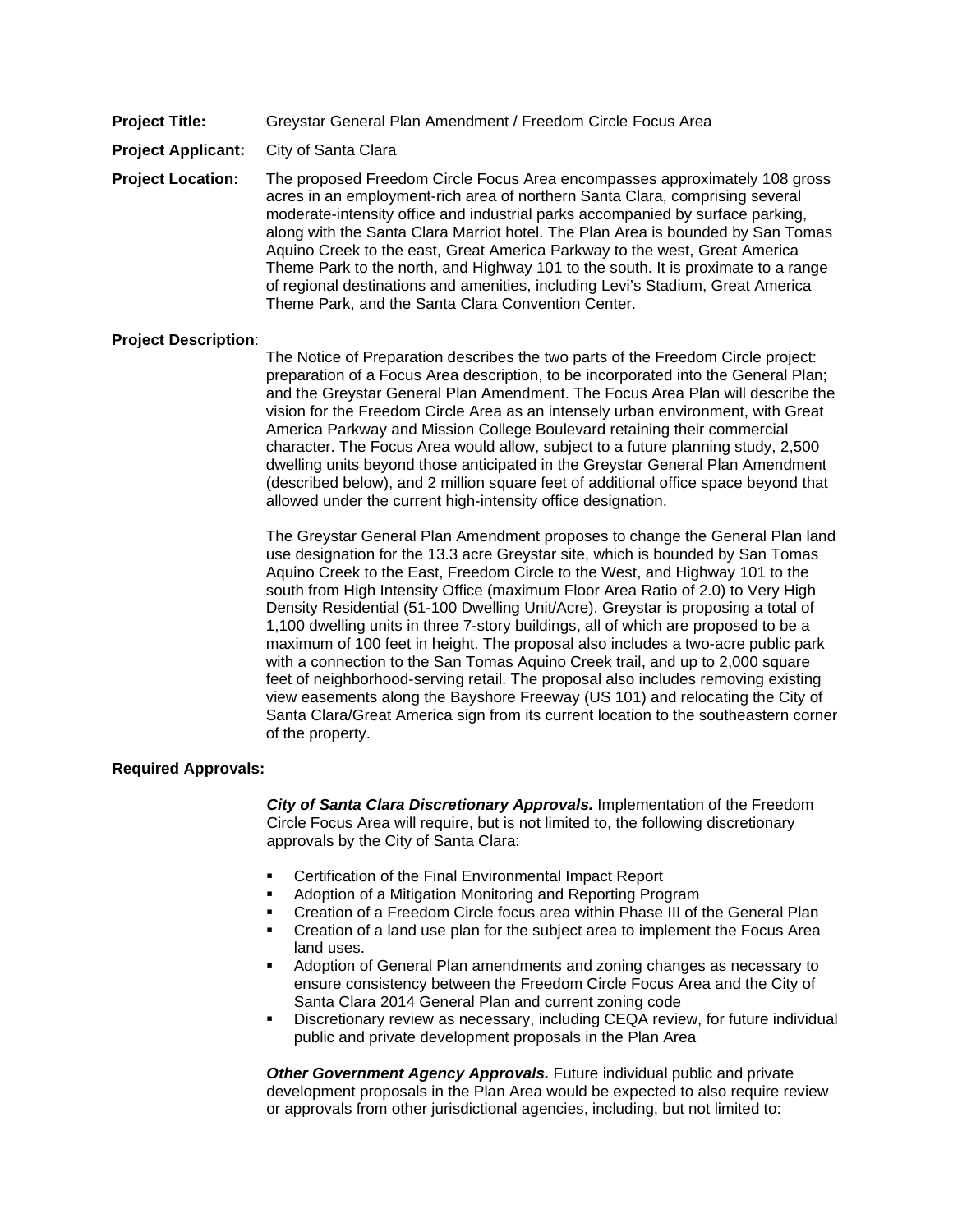- **Santa Clara Valley Transportation Authority (VTA)**
- Santa Clara Water and Sewer Utilities
- **Silicon Valley Power (SVP)**
- San Francisco Bay Regional Water Quality Control Board (RWQCB)
- Bay Area Air Quality Management District (BAAQMD)
- California Department of Transportation (Caltrans)
- **EIR Scope:** The City of Santa Clara has determined that the proposed Freedom Circle Focus Area will require preparation of a program-level Environmental Impact Report (EIR) pursuant to the California Environmental Quality Act (CEQA). the project-specific environmental impacts of the Greystar General Plan Amendment will also be analyzed. The following probable environmental effects of the project and any required mitigation measures will be evaluated in the EIR:
	- **Aesthetics:** The EIR will describe the aesthetic and urban design implications of the proposed Focus Area, including its visual relationships to the surrounding vicinity and the potential impacts of Focus Area development (e.g., the proposed array of building masses, heights, view corridors) on important surrounding public vantage points.
	- **Air Quality:** The EIR will describe the potential short- and long-term impacts of Focus Area development capacity on local and regional air quality based on methodologies defined by the Bay Area Air Quality Management District (BAAQMD).
	- **Biological Resources:** The EIR will evaluate potential impacts on biological resources resulting from Focus Area implementation, including potential impacts on nesting birds.
	- **Cultural, Historic, and Tribal Cultural Resources:** The EIR will describe any potential Focus Area impacts and mitigation needs associated with historic and cultural resources. The EIR also will determine whether the project would case a substantial adverse change in the significance of a tribal cultural resource, as defined in Public Resources Code section 21074.
	- **Energy**: The EIR will evaluate whether project would result in potentially significant environmental impact due to wasteful, inefficient, or unnecessary consumption of energy resources during project construction or operation. Any conflicts with State or local plans for renewable energy and energy efficiency will also be described.
	- **Geology and Soils:** The EIR will describe the potential geotechnical implications of Focus Area implementation.
	- **Greenhouse Gas Emissions:** The EIR will describe the potential Focus Area impacts on local greenhouse gas emissions and global climate change (including sea level rise), following the latest approach and methodologies recommended by State and regional agencies.
	- **Hazards and Hazardous Materials:** The EIR will describe any hazardous material activities anticipated in the Plan Area and will describe any associated potential impacts and mitigation needs. The EIR will also analyze potential conflicts with any adopted airport land use plan. Any potential construction period hazards and hazardous material impacts and mitigation needs will also be described.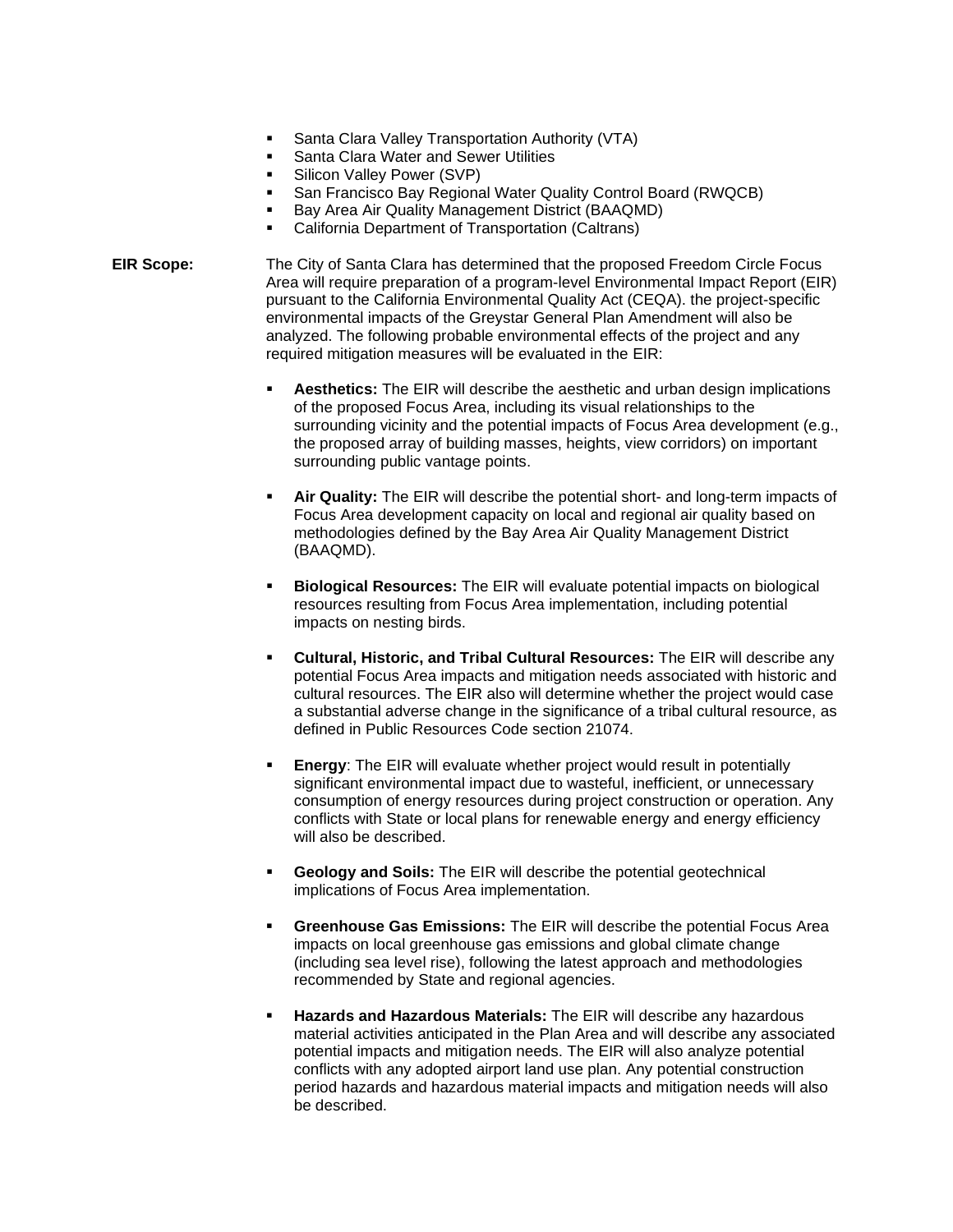- **Hydrology and Water Quality:** The EIR will evaluate potential impacts on hydrology and water quality resulting from Focus Area implementation, including possible effects related to drainage and flooding. Focus Area components that address hydrology and water quality also will be described.
- **Land Use and Planning:** The EIR will describe the potential effects of Focus Area implementation on existing and planned land use characteristics in the Focus Area vicinity, including the Focus Area's relationship to other adopted regional and local plans.
- **Noise:** The EIR will describe project-related construction and long-term operation (e.g., traffic, mechanical systems) noise impacts and related mitigation needs.
- **Population and Housing:** The EIR will describe the anticipated effects of Focus Area development capacity on existing and projected population and housing characteristics. This information will be used to forecast public service and utility needs in the Plan Area.
- **Public Services:** The EIR will describe potential impacts on public services (police and fire protection, parks, and schools) and any mitigation needs.
- **Recreation:** The EIR will evaluate whether buildout of the Focus Area would accelerate the physical deterioration of existing parks and/or other recreational facilities as a result of increased use. It will also assess whether the construction of any planned recreational amenities in the Plan Area would have an adverse physical impact on the environment.
- **Transportation:** The EIR transportation analysis will satisfy the requirements of the City and the Santa Clara Valley Transportation Authority (VTA), including the project's relationship to regional vehicle miles traveled (VMT), transit implications, and effects on pedestrian and bicycle circulation.
- **Utilities and Service Systems:** The EIR will describe potential Focus Area impacts on local utility and service systems, including water supply, water and wastewater treatment, and solid waste and recycling.
- **Agriculture and Forestry Resources, Mineral Resources, and Wildfire:** The EIR will briefly describe why these environmental topics do not apply to the project, based on the Plan Area's location.
- **Alternatives:** Pursuant to CEQA Guidelines section 15126.6, the EIR will identify and compare a reasonable range of alternatives to the Focus Area.